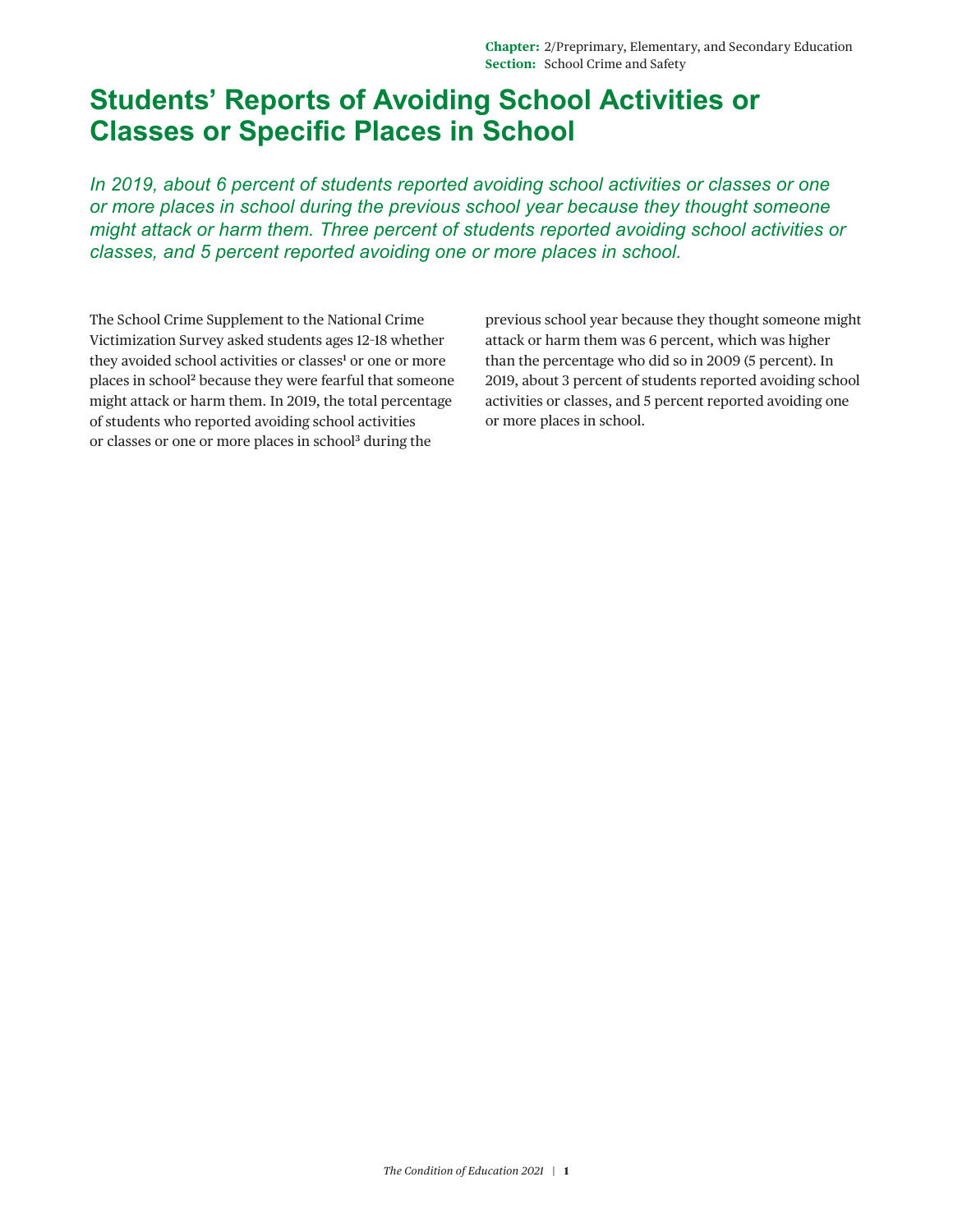



NOTE: "Avoided school activities or classes" includes avoiding any activities, avoiding any classes, and staying home from school. "Avoided one or more places in school" includes avoiding entrance to the school, hallways or stairs in school, parts of the school cafeteria, any school restrooms, and other places inside the school building. Students were asked whether they avoided places, activities, or classes because they thought that someone might attack or harm them. Detail may not sum to totals because of rounding and because students reporting more than one type of avoidance were counted only once in the totals. Although rounded numbers are displayed, the figures are based on unrounded data.

SOURCE: U.S. Department of Justice, Bureau of Justice Statistics, School Crime Supplement (SCS) to the National Crime Victimization Survey, 2019. See *Digest of Education Statistics 2020*, table 230.80.

When examining the data for 2019 by specific type of avoidance students ages 12–18 engaged in because of fear of attack or harm, it can be observed that 2 percent reported avoiding any activities, 1 percent reported staying home from school, and 1 percent reported avoiding any classes. The percentage that reported avoiding activities was higher than the percentage that reported avoiding

classes. With respect to students' avoidance of specific places in school, 2 percent each reported avoiding any school restrooms, parts of the school cafeteria, and the hallways or stairs in school, which were all higher than the percentage that reported avoiding the entrance to the school and other places inside the school building (1 percent each).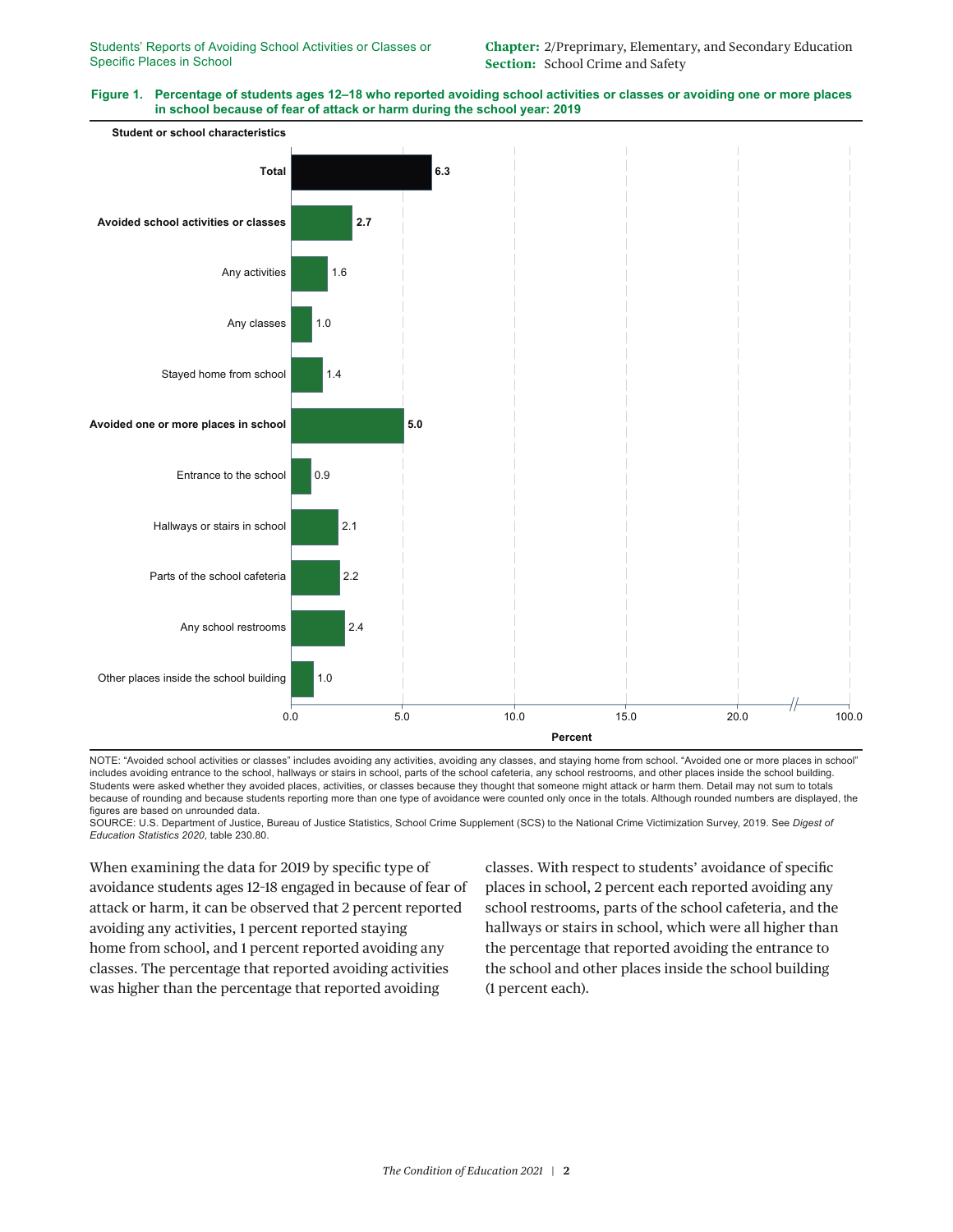## **Figure 2. Percentage of students ages 12–18 who reported avoiding one or more places in school because of fear of attack or harm during the school year, by selected student and school characteristics: 2019**



! Interpret data with caution. The coefficient of variation (CV) for this estimate is between 30 and 50 percent.

‡ Reporting standards not met. Either there are too few cases for a reliable estimate or the coefficient of variation (CV) is 50 percent or greater.

1 Race categories exclude persons of Hispanic ethnicity.

2 Excludes students with missing information about the school characteristic.

NOTE: "Avoided one or more places in school" includes avoiding entrance to the school, hallways or stairs in school, parts of the school cafeteria, any school restrooms, and other places inside the school building. Although rounded numbers are displayed, the figures are based on unrounded data.

SOURCE: U.S. Department of Justice, Bureau of Justice Statistics, School Crime Supplement (SCS) to the National Crime Victimization Survey, 2019. See *Digest of Education Statistics 2020*, table 230.80.

The remainder of the indicator focuses on students' avoidance of one or more places in school. As mentioned earlier in this indicator, the overall percentage of students ages 12–18 who reported avoiding one or more places in school during the previous school year because of fear of attack or harm was 5 percent in 2019. However, there were some measurable differences in these reports by student and school characteristics. Specifically, a higher percentage of students of Two or more races (11 percent) than of Hispanic (5 percent), Asian (4 percent), and White (4 percent) students reported avoiding one or more places in school. The percentage was also higher for Black

students (7 percent) than for White students. In addition, higher percentages of 7th-, 8th-, and 9th-graders (5, 6, and 7 percent, respectively) than of 12th-graders (3 percent) reported avoiding one or more places in school.

In 2019, the percentage of students ages 12–18 who reported avoiding one or more places in school was higher for those enrolled in schools in cities than for those enrolled in schools in rural areas (6 vs. 4 percent).<sup>4</sup> In addition, a higher percentage of public school students than of private school students reported avoiding one or more places in school (5 vs. 2 percent).